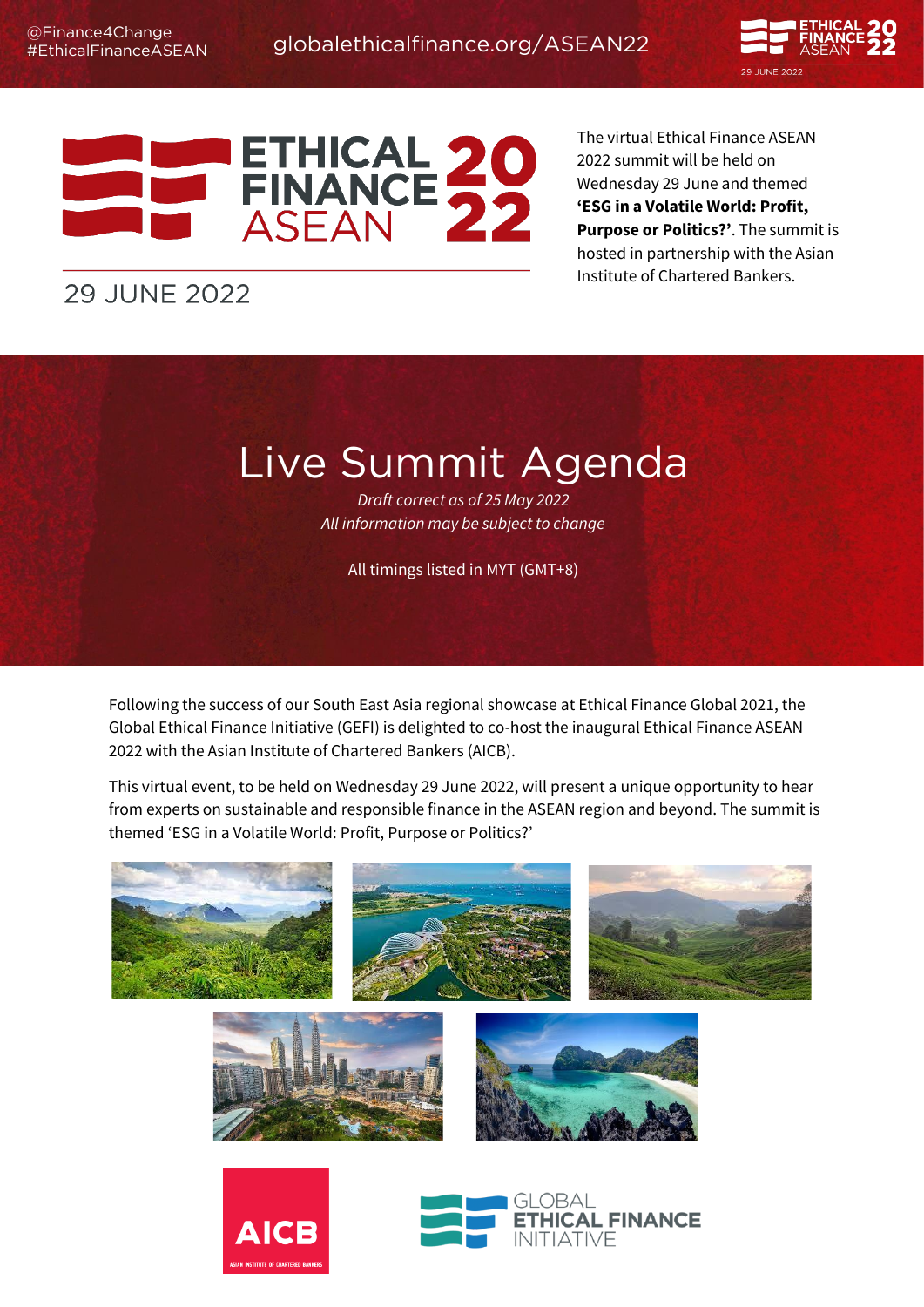## [globalethicalfinance.org/ASEAN22](https://ethicalfinancesummit.com/)



# Summit timings

| <b>Session</b>                                              | Time          | <b>Confirmed speaker(s)</b>                                                                                                                                                                                                                                                                                                                 | Overview                                                                                                                        |
|-------------------------------------------------------------|---------------|---------------------------------------------------------------------------------------------------------------------------------------------------------------------------------------------------------------------------------------------------------------------------------------------------------------------------------------------|---------------------------------------------------------------------------------------------------------------------------------|
|                                                             | (MYT)         |                                                                                                                                                                                                                                                                                                                                             |                                                                                                                                 |
| Welcome                                                     | $1000 - 1010$ | <b>MC</b><br><b>TBC</b><br>Welcome<br>Omar Shaikh, MD, Global Ethical Finance<br>Initiative<br>Edward Ling, CEO, Asian Institute Chartered<br><b>Bankers</b>                                                                                                                                                                                |                                                                                                                                 |
| Keynote                                                     | $1010 - 1020$ | Keynote                                                                                                                                                                                                                                                                                                                                     | High-profile keynote                                                                                                            |
| (PR)<br>Leadership<br><b>Fireside</b><br>Regional Overview  | $1020 - 1050$ | <b>TBC</b><br>Moderator<br>Yvonne Chia, Chair, Standard Chartered Bank<br>(AICB Council Member)<br><b>Speakers</b><br><b>TBC</b>                                                                                                                                                                                                            | Leaders from the region discuss the core<br>challenges for their institutions                                                   |
| <b>Report Launch</b><br>SME Banking in<br>Malaysia          | $1050 - 1130$ | <b>Presenter and Moderator</b><br>Natalie Jackson, Executive Manager, Global<br>Ethical Finance Initiative<br><b>Speakers</b><br>Rizal Il-Ehzan Bin Fadil Azim, CEO, Alliance<br>Islamic Bank Berhad<br>Zameema Ariff, Head of Sustainability, AmBank<br>Group                                                                              | Presentation of report into sustainable<br>SME banking in Malaysia, with interviews<br>of representatives from featured banks   |
| <b>BREAK</b>                                                | $1130 - 1200$ |                                                                                                                                                                                                                                                                                                                                             |                                                                                                                                 |
| Presentation<br>The Climate<br>Challenge in<br><b>ASEAN</b> | 1200 - 1210   | <b>Presenter</b><br>TBC                                                                                                                                                                                                                                                                                                                     | An expert presents some of the core<br>challenges around climate and climate<br>finance in the ASEAN region                     |
| Panel<br>Climate Finance in<br><b>ASEAN</b>                 | 1210 - 1300   | Moderator<br>Komi Rajdev, Head of Business Development<br>ASEAN, Moody's ESG Solutions<br><b>Speakers</b><br>Suraya Sani, Senior Supervisor, Financial<br>Conglomerates Supervision Department, Bank<br>Negara Malaysia<br>Lee Jim Leng, CEO, Hong Leong Investment<br>(AICB Council Member)<br>Eric Lim, Chief Sustainability Officer, UOB | A climate finance panel featuring<br>regulators and financial institutions from<br>around ASEAN                                 |
| <b>Fireside</b><br>Financing Nature<br>& Biodiversity       | $1300 - 1330$ | <b>Moderator</b><br>Keith Lee, Senior Analyst - Sustainable Finance<br>and ESG, Cicero Shades of Green<br><b>Speakers</b><br>Dr Theresa Mundita S Lim, Executive Director,<br><b>ACB</b><br>Jean-Marc Champagne, Head of Environmental<br>Finance and Bankable Nature Solutions Asia,<br><b>WWF</b>                                         | Fireside chat featuring discussion of how<br>to finance nature protection in ASEAN,<br>and the unique challenges for the region |
| <b>BREAK</b>                                                | $1330 - 1430$ |                                                                                                                                                                                                                                                                                                                                             |                                                                                                                                 |
| Panel<br>'S' in ESG                                         | $1430 - 1515$ | Moderator<br>Stella Cox CBE, DDCAP<br><b>Speakers</b><br>Shahril Azuar Bin Jimin, Chief Sustainability<br>Officer, MayBank<br>Raja Amir Shah Raja Azwa, CEO, HSBC Amanah                                                                                                                                                                    | A panel session looking at social issues -<br>the 'S in ESG' from a regional<br>perspective                                     |
| <b>BREAK</b>                                                | $1515 - 1530$ |                                                                                                                                                                                                                                                                                                                                             |                                                                                                                                 |
| <b>Fireside</b><br>SDG leadership                           | 1530 - 1600   | Moderator<br>Yuki Yasui, Asia Pacific Co-ordination Manager,<br>UNEP FI<br><b>Speakers</b><br>Representative from BPMB<br>Representative from AEGON                                                                                                                                                                                         | Discussion on the general concept of the<br>SDGs and their incorporation into<br>financial practice                             |